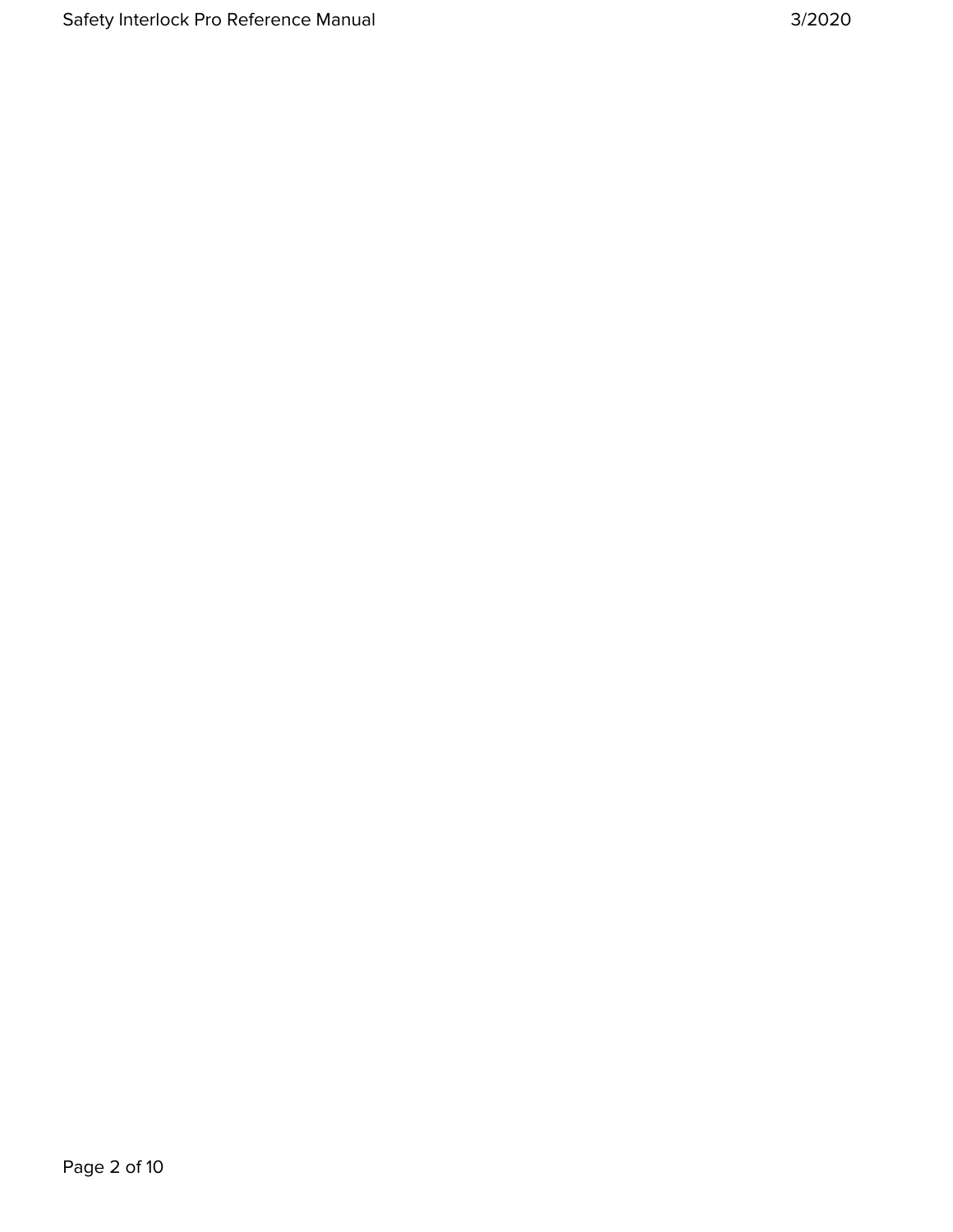# <span id="page-2-0"></span>**Contents**

| <b>Contents</b>                   | $\mathbf 3$    |
|-----------------------------------|----------------|
| <b>Getting Started</b>            | 4              |
| What's Included                   | 4              |
| Features                          | 5              |
| <b>Installation</b>               | 5              |
| <b>Powering Up</b>                | 6              |
| <b>Signal Connections</b>         | 6              |
| <b>Limit Connections</b>          | 6              |
| <b>Sensor Connections</b>         | $\overline{7}$ |
| <b>Emergency Stop Connections</b> | $\overline{7}$ |
| <b>Operation</b>                  | 8              |
| Troubleshooting                   | 8              |
| <b>Common Problems</b>            | 8              |
| <b>Technical Support</b>          | $9\,$          |
| Phone                             | $\mathsf 9$    |
| Email                             | $\mathsf 9$    |
| <b>Specifications</b>             | $\mathbf{9}$   |
| <b>Electrical Specifications</b>  | $\mathsf 9$    |
| Drawings                          | 10             |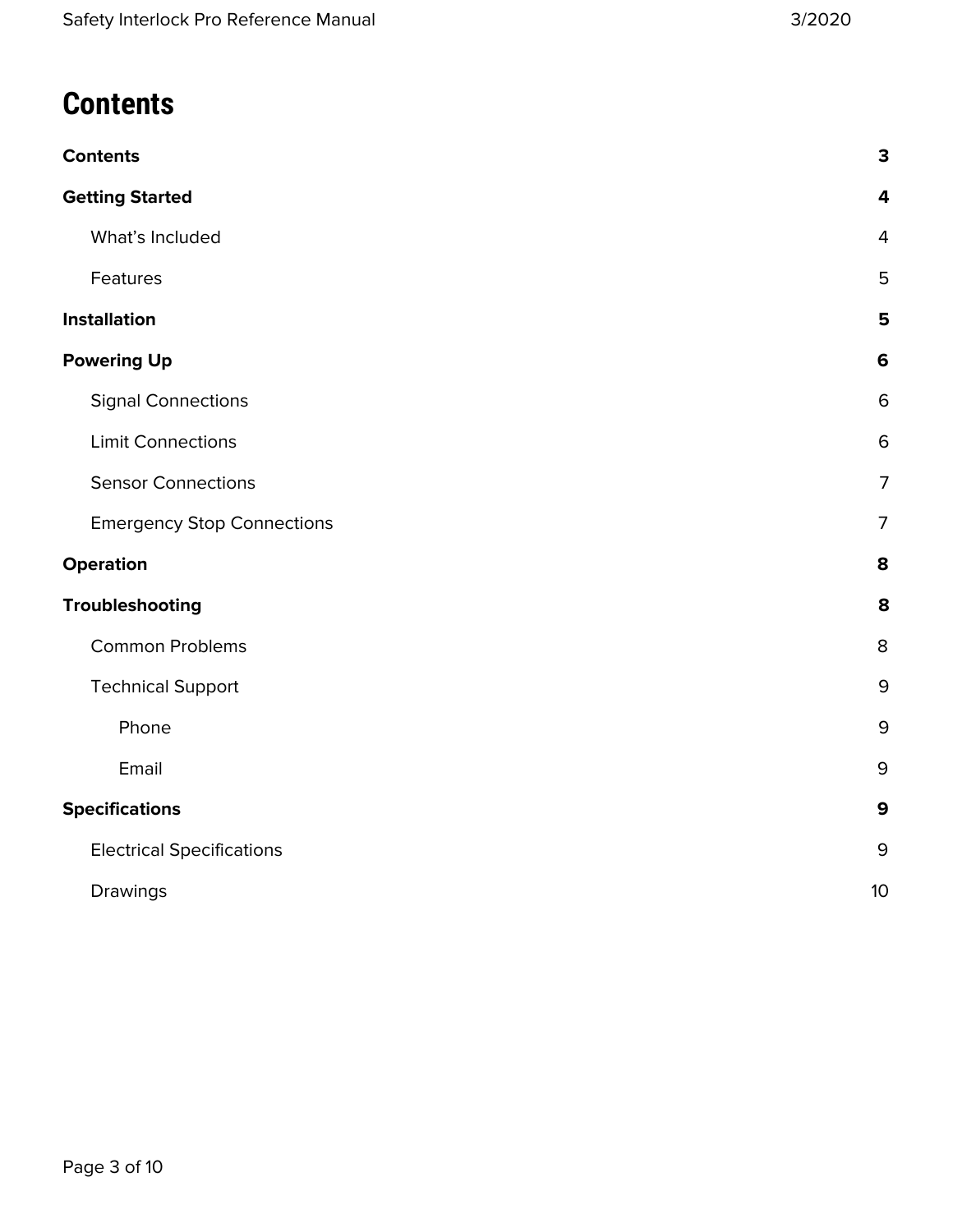# <span id="page-3-0"></span>**Getting Started**

The Safety Interlock Pro is an extra layer of safety to critical effects. Integrating bumper switches, pressure mats, and additional limit switches into any system gives a secondary layer of protection for areas with potential pinch points, like an elevator or pivoting wall. The Safety Interlock is wired between the machinery and the Stagehand with simple, pluggable connections to interrupt either forward or reverse motion.

This manual will guide you through:

- Unpacking
- Installation
- Powering up
- Operation
- Troubleshooting

If you need any help along the way, contact us on our website (creativeconners.com), via email ([support@creativeconners.com](mailto:support@creativeconners.com)), or by phone (401-289-2942).

#### <span id="page-3-1"></span>What's Included

In the box you will find:

- Reference manual (this document)
- Safety Interlock Pro
- Two 3-pin XLR jumpers
- Six limit jumpers

If any of these parts are missing, please contact us.

If you ordered any bumper switches or pressure mats those items are packaged separately.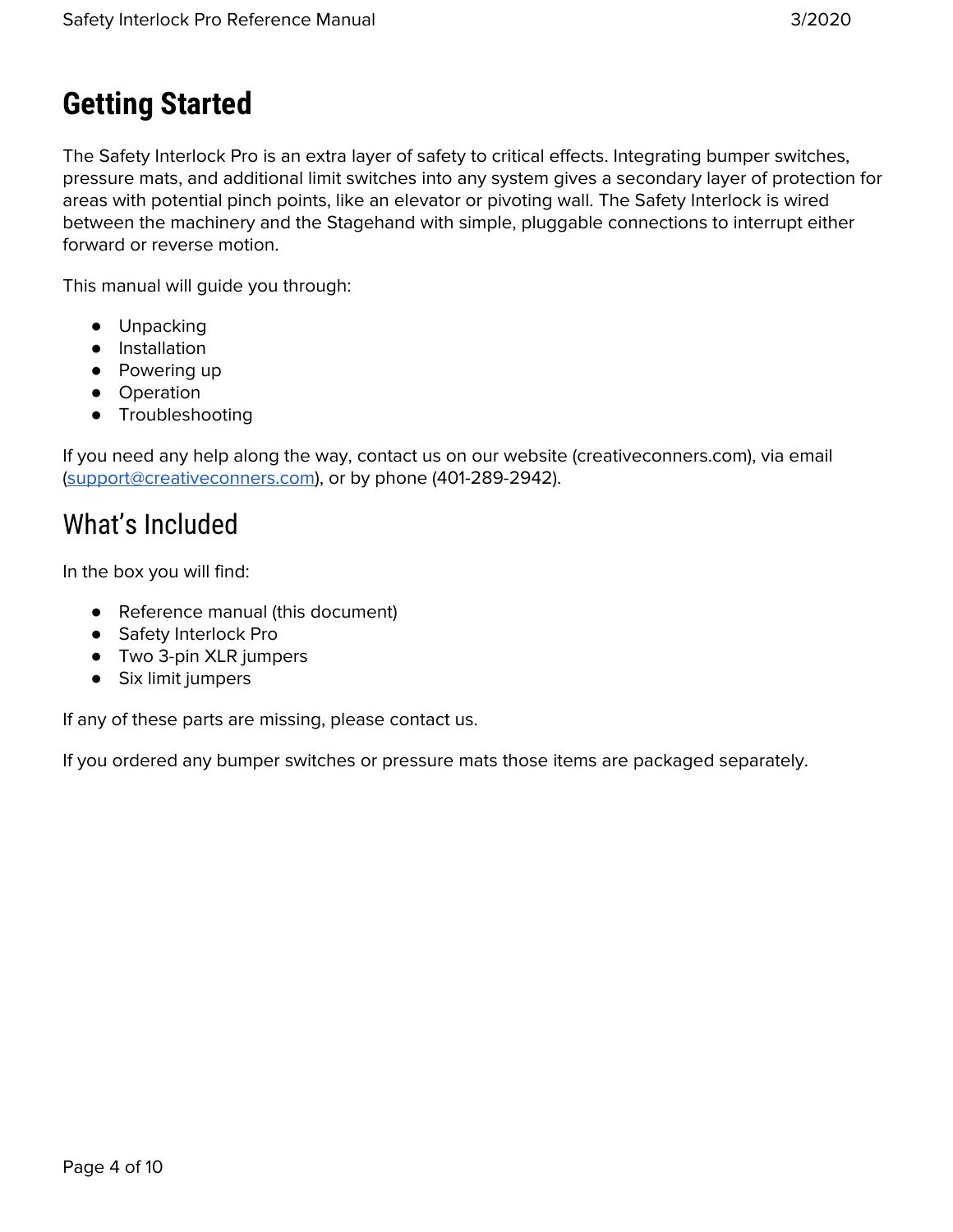## <span id="page-4-0"></span>Features

The Safety Interlock Pro is a 3U rack mountable device with 4 mounting holes. Listed below are additional features of the Interlock.



- 1. Three indicator lights to show the status of the Safety Interlock
- 2. Signal input from the Stagehand Pro
- 3. Signal output to the machine
- 4. Two ultimate limit outputs, two forward, and two reverse
- 5. Forward and reverse sensors (one input and output for each direction)
- 6. Emergency stop input and output

# <span id="page-4-1"></span>**Installation**

The Safety Interlock Pro is a 3U rack mountable case designed to fit in a standard 19" rack. It is not required to be rack mounted, feel free to place it on the operator desk or with the Stagehand Pro motion controllers.

A key point to note during installation is that the Safety Interlock Pro will need to be connected between the machine and the Stagehand.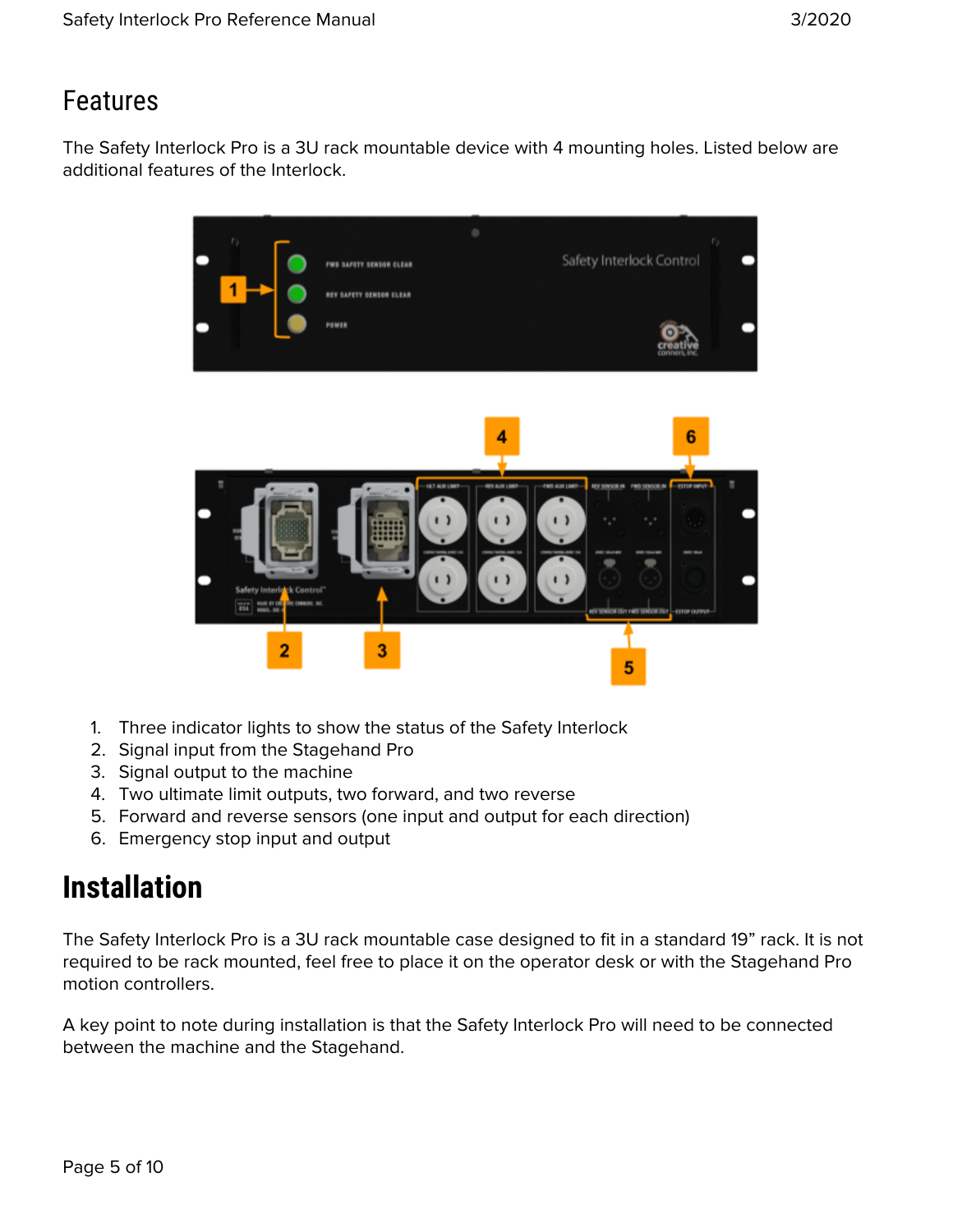# <span id="page-5-0"></span>**Powering Up**

After the Safety Interlock is installed, it is time to power it up and test that bumper switches, pressure mats, and/or limit switches are working correctly. The Safety Interlock Pro requires 24VDC from the showstopper circuit in order to receive power.

## <span id="page-5-1"></span>Signal Connections

The Stagehand controller sources 12VDC on a pin of each limit circuit and expects to see that 12VDC signal returned on the other pin when the limit is not activated. If the limit is activated, disconnected, or a wiring fault occurs, the 12VDC return signal is interrupted and the Stagehand Pro will enter a limit fault condition and disallow motion.

Adding a safety interlock pro to a Stagehand Pro allows additional limit switches and safety sensors to be monitored. These switches and sensors interrupt the forward, reverse, and ultimate limit circuits coming from the machine.

The limit switch inputs are used to protect against the motor traveling too far in a direction and causing damage or injury.



## <span id="page-5-2"></span>Limit Connections

The Stagehand Pro motion controller monitors forward, reverse, and ultimate limit circuits. The auxiliary limit connections place additional limit connections in series with those already connected to the Stagehand Pro.

Diving a little deeper into limit signals:

● Ultimate Limit – a pair of switches can be wired in series to this pair of terminals to provide protection against Forward and Reverse Limit switch failures. Traditionally, these switches are wired Normally Closed (N.C.) but can different depending on the application. Typically, an Ultimate Limit switch is positioned just beyond both the Forward and Reverse Limit switch. If any Ultimate Limit is activated, the Stagehand will disallow any further movement until the limit is physically cleared. An Ultimate Limit signal indicates an equipment problem with at least one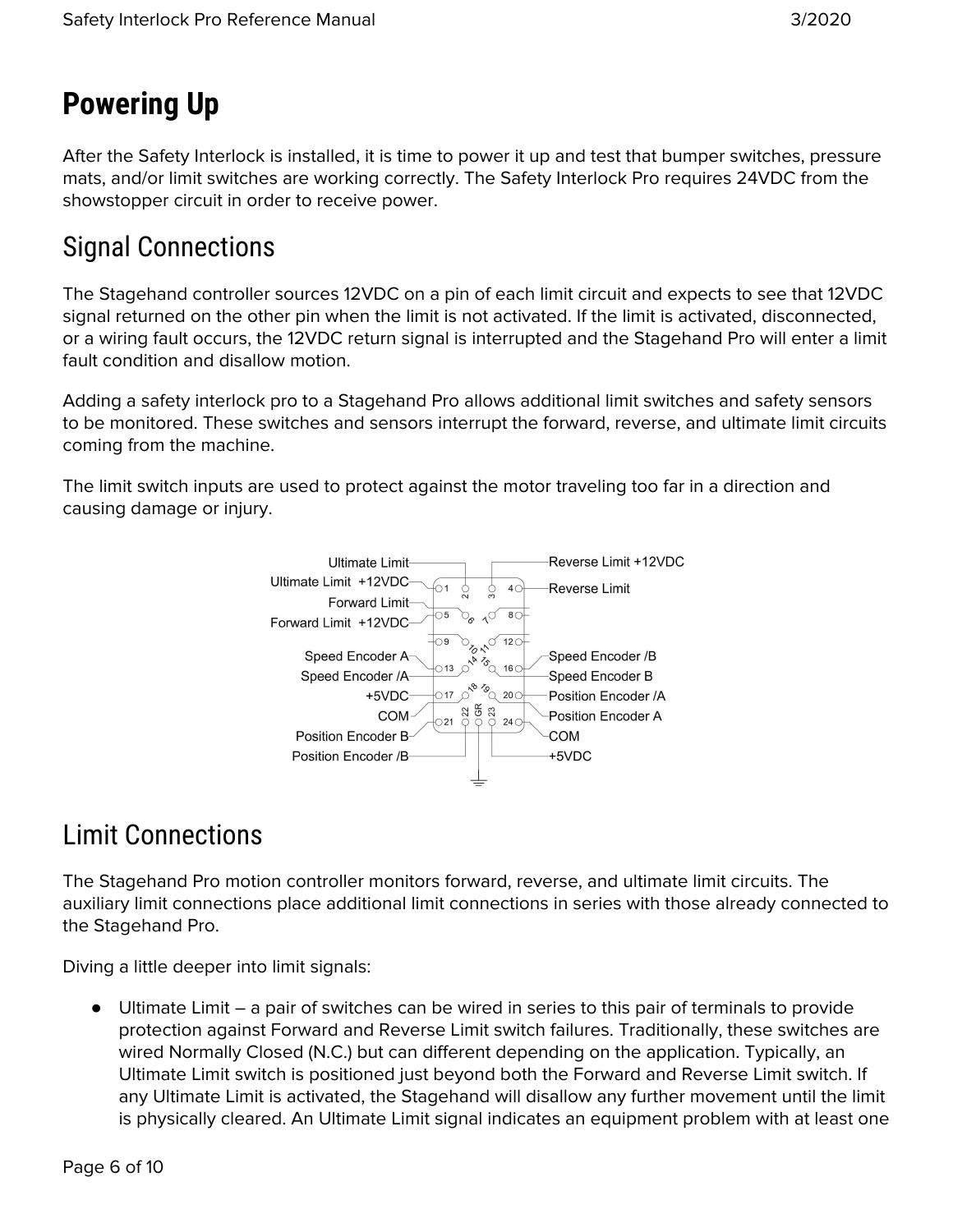of the primary limit switches. The faulty equipment must be repaired, and the Ultimate Limit must be mechanically reset before the Stagehand will allow motion.

- Reverse Limit If any Reverse Limit switch is activated, the Stagehand will not allow further motion in the reverse direction until the limit is cleared either by adjusting the switch mechanically or by moving in the forward direction far enough to clear the limit switch. Traditionally, these switches are wired Normally Closed (N.C.) but can different depending on the application.
- Forward Limit If any Forward Limit switch is activated, the Stagehand will not allow further motion in the forward direction until the limit is cleared either by adjusting the switch mechanically or by moving in the reverse direction far enough to clear the limit switch. Traditionally, these switches are wired Normally Closed (N.C.) but can different depending on the application.



#### <span id="page-6-0"></span>Sensor Connections

The safety interlock adds additional support for 4 wire safety circuits (e.g. bumper switches, pressure mats). A 4 wire safety circuit when used in conjunction with a safety relay allows monitoring for the following four conditions:

- 1. Disconnected the safety relay sends out test pulses through the sensor and expects the signal to return. If that signal does not return the safety relay will go into a faulted state and disallow any further motion.
- 2. Shorted if a wire has been crushed by equipment or cut the safety relay will go into a faulted state.
- 3. Cross Circuit if the signals get crossed and the test pulse comes back on the opposite channel the safety relay will go into a faulted state.
- 4. Good if none of the above conditions occur the safety relay will not prohibit any movement.



#### <span id="page-6-1"></span>Emergency Stop Connections

The Safety Interlock Pro requires a 24VDC Emergency Stop signal from a Showstopper in order to allow power to flow to the motor and brakes. Internally, the Stagehand controller has a redundant, self-monitoring circuit to insure that power will be removed from the motor and brakes instantly if the 24VDC Emergency Stop signal is interrupted. The 5-pin XLR cable is not a DMX signal, but rather it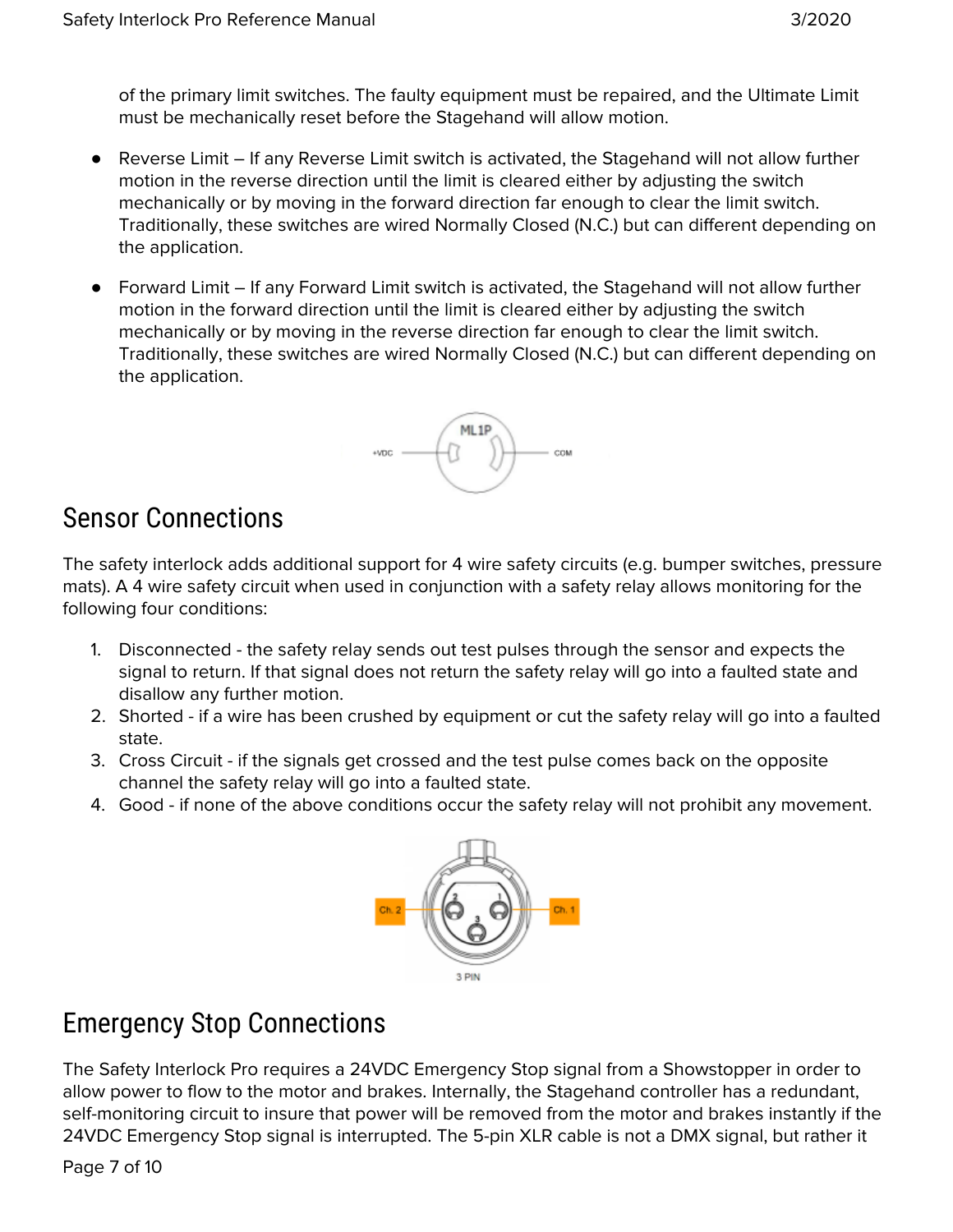was chosen as a convenient cable that is prevalent in many venues so you should always be able to find a spare cable when needed.

Below is the pin-out for the Emergency Stop input:



# <span id="page-7-0"></span>**Operation**

Once powered up, the Safety Interlock Pro is operational. If all of the connections have been properly made, the entire system is powered up, and none of the sensors or limit switches are activated, the Safety Interlock Pro is actively doing its job. To verify this, the three indicator lights on the face should all be illuminated. Other than connecting or disconnecting any limit switches or sensors, there should be nothing else that needs to be done to the Safety Interlock itself.

# <span id="page-7-1"></span>**Troubleshooting**

When encountering an issue with the Safety Interlock Pro, the first thing to check would be that none of the limits or sensors are activated. If they are not, the next thing to check would be that all of the cables or jumpers are connected properly. If all connections are made properly and none of the sensors or limits are activated it would be best to make sure that none of the cables have been cut or damaged.

#### <span id="page-7-2"></span>Common Problems

The issue that is most often encountered is leaving an open connection. All connections on the back of the interlock need to have a physical cable or a jumper plugged in. Making sure that either the cables or the jumpers are seated properly is also important. It is common to mix up the sensor input and outputs in the forward and reverse direction.

| <b>Condition</b>                                           | Remedy                                          |
|------------------------------------------------------------|-------------------------------------------------|
| No indicator lights illuminated                            | Check main power                                |
| Only Power and REV safety sensor indicators<br>illuminated | Confirm no FWD limit is activated               |
|                                                            | Confirm no FWD sensors activated                |
|                                                            | Confirm they are plugged into correct direction |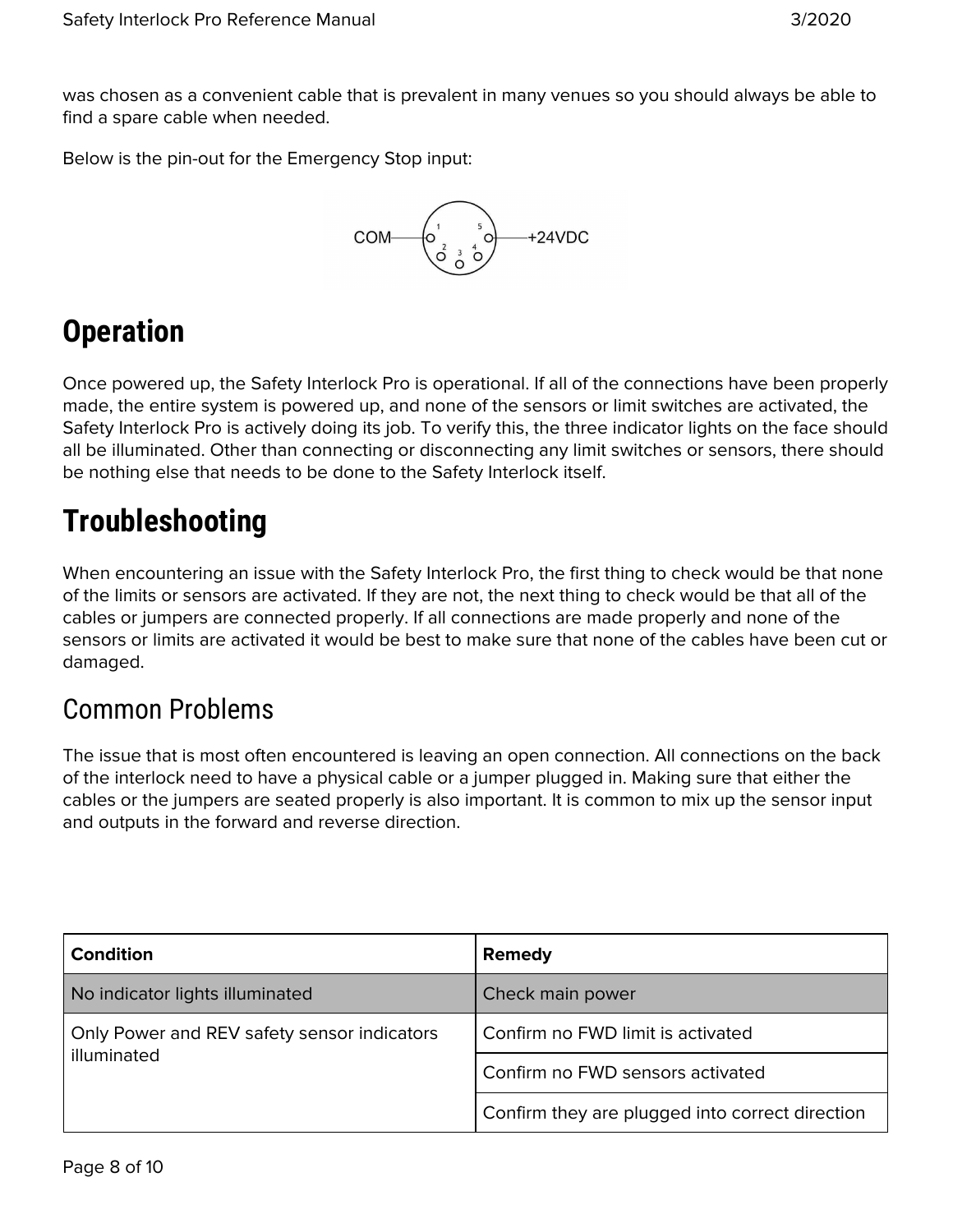| Only Power and FWD safety sensor indicators<br>illuminated | Confirm no REV limit is activated                                 |
|------------------------------------------------------------|-------------------------------------------------------------------|
|                                                            | Confirm no REV sensors are activated                              |
|                                                            | Confirm they are plugged into correct direction                   |
| Only Power indicator illuminated                           | Confirm no limit is activated FWD and REV                         |
|                                                            | Confirm no sensor is activated FWD and REV                        |
|                                                            | Confirm they are plugged in to correct<br>corresponding direction |

## <span id="page-8-0"></span>Technical Support

Despite our best efforts and intentions to provide reliable equipment and clear instructions, there may come a time that you need more direct, personal help. We are happy to do that too. Please get in touch in whatever way is most convenient.

#### <span id="page-8-1"></span>Phone

You can reach us weekdays from 8:30am – 5:00pm EST at 401-289-2942. We keep our eyes (and ears) open even outside of normal business hours because we know rehearsals and performances usually start after 5pm. If we do not answer your call immediately don't despair – leave a message, we are diligently checking voicemails and will call back as soon as possible.

#### <span id="page-8-2"></span>Email

Email is a very convenient tool for technical support, whether you are experiencing a rehearsal-stopping issue or a less critical problem. Emails sent to support@creativeconners.com are distributed to the entire tech support staff, ensuring the quickest response possible. If you are encountering an issue with a specific cue in a show, please email the show file along with the relevant log file from Spikemark with a description of the issue and ideally a date and time of the incident. We respond within 24 hours, though usually it's only a matter of minutes.

# <span id="page-8-3"></span>**Specifications**

- Inputs for both Forward and Reverse safety sensors (bumper switches or pressure mats)
- Pass through connections for Stagehand Limit Switch signals

#### <span id="page-8-4"></span>Electrical Specifications